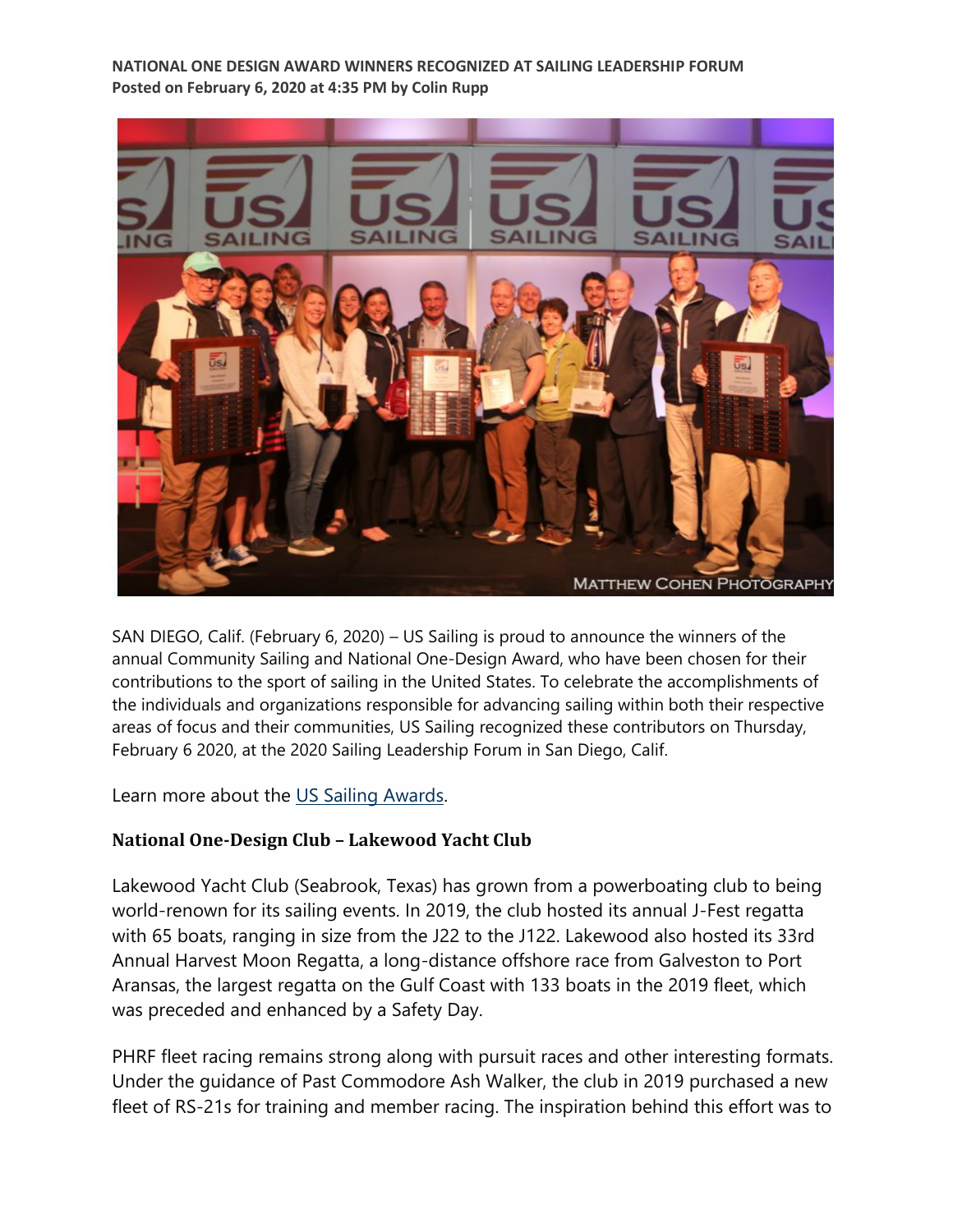### **NATIONAL ONE DESIGN AWARD WINNERS RECOGNIZED AT SAILING LEADERSHIP FORUM Posted on February 6, 2020 at 4:35 PM by Colin Rupp**

encourage one-design sailing from learn-to-sail programs through advanced racing clinics, to grow participation by youth, women, and younger members. The "pay to play" format where members can sail versatile, high quality boats that offer convenience and affordability to younger members (college and post-college age or those with young families) provides high value for the membership without the hassle and cost of boat ownership. Lakewood is building off the successful J105 North American Championship in 2017 to host the 2020 Opti Team Trials World Qualifier.

# **National One-Design Service Award – Ronnie Ashmore**

Ronnie Ashmore (Anderson, S.C.) of the Buccaneer 18 class is the recipient of the One-Design Service Award. Ashmore tirelessly and selflessly supports his national class association. His nominator noted that "there is not enough room on the form to convey the contributions that Ronnie Ashmore has made to the Buccaneer 18 class over the years, especially during 2019. He is the most generous and helpful sailor imaginable, and a leader in our sport."

Ashmore attends every Buccaneer National Championship, not only getting his own boat and team to the event, but comes to the assistance of others to support their participation. Ashmore is a recreational sailor and a member of the Western Carolina Sailing Club (WCSC). This past year, he was the Regatta Chairman for the local Hospice Regatta. Ashmore encouraged sailors from around the country to come to the event, organized for them to leave their boats at WCSC, and then loaded boats and trailers behind his van to haul them to the Nationals in Arizona over 1,800 miles away. After sailing in the Nationals, he then spent time helping sailors replace wheel bearings and other things so they could safely make it home.

# **National One-Design Leadership Award – Fred Roy**

Fred Roy (Newport, R.I.) has logged countless hours of dedication and service over the years to the Herreshoff S Class. Last year was no different. His efforts went above and beyond his "normal" contributions in this Centennial year of the S Class.

Roy's selfless commitment and devotion to the legacy of these classic yachts has contributed immeasurably to the endurance and viability of the Herreshoff S Class. Roy has devoted countless hours to the mission of the S Class during his term as commodore, and in his many years as captain of S boat, *Surprise*. His craftsmanship in wooden boat maintenance and restoration are equally matched by his skills as an expert helmsman and his Corinthian sportsmanship. His balanced judgment based on a lifetime of experience with the Herreshoff S Class has been of immeasurable value to his fellow sailors on countless occasions.